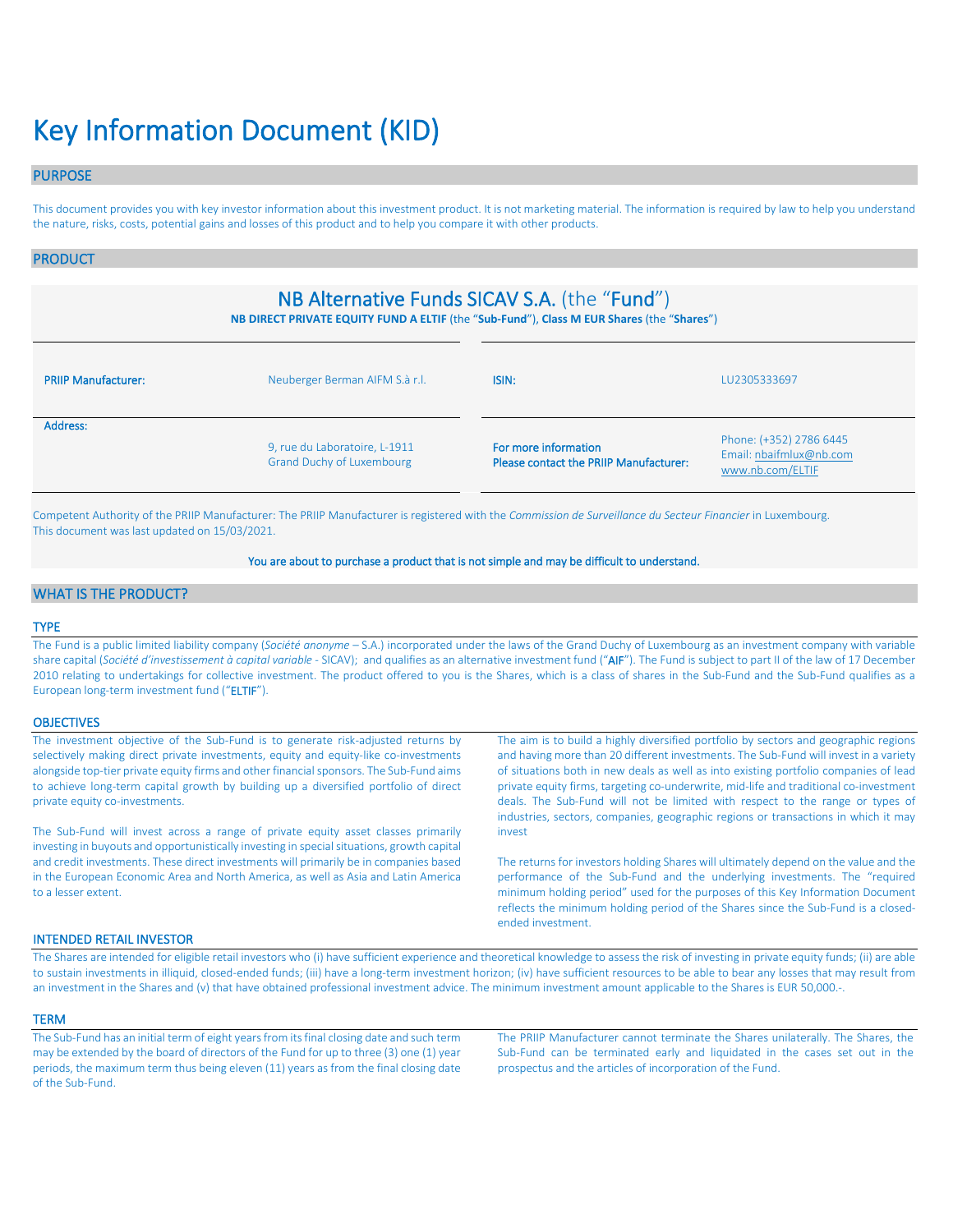# WHAT ARE THE RISKS AND WHAT COULD I GET IN RETURN?



The risk indicator assumes you keep the product for at least eight (8) years following the final closing date of the Sub-Fund. You cannot cash in early. You may have to pay significant extra costs to cash in early.

The summary risk indicator is a guide to the level of risk of this product compared to other products. It shows how likely it is that the product will lose money because of movements in the markets or because we are not able to pay you. We have classified this product as 6 out of 7, which is a high risk class. This rates the potential losses from future performance at a high-level, and poor market conditions impact the capacity of the Sub-Fund to pay you. Be aware of currency risk. In some circumstances, you may receive payments in a different currency, so the final return you will get may depend on the exchange rate between the two currencies. This risk is not considered in the indicator shown above

If the currency of the Shares is different from the currency of the Sub-Fund, exchange rate fluctuations will affect the return on investment. Also, the Sub-Fund will make investments in different currencies. This product does not include any protection from future market performance so you could lose some or all of your investment. If the Sub-Fund is not able to pay you what is owed, you could lose your entire investment.

#### Performance Scenarios

Market developments in the future cannot be accurately predicted. The scenarios shown are only an indication of some of the possible outcomes based on evidence from the past. Actual returns could be lower.

| Investment EUR 10,000 |                                     | 8 years (Minimum<br><b>Required Holding Period)</b> |
|-----------------------|-------------------------------------|-----------------------------------------------------|
| Unfavourable scenario | What you might get back after costs | 12.500                                              |
|                       | Average return each year (%)        | 3.13%                                               |
| Moderate scenario     | What you might get back after costs | 14.543                                              |
|                       | Average return each year (%)        | 5.68%                                               |
| Favourable scenario   | What you might get back after costs | 16.717                                              |
|                       | Average return each year (%)        | 8.40%                                               |

This table shows the money you could get back over the next 8 years, under different scenarios, assuming that you invest EUR 10,000. The scenarios shown illustrate how your investment could perform. You can compare them with the scenarios of other products. The scenarios presented are an estimate of future performance based on evidence from the past on how the value of this investment varies, and are not an exact indicator. What you get will vary depending on how the market performs and how long you keep the investment/product. This product cannot be cashed in.

This means it is difficult to estimate how much you would get back if you cash in before maturity. You will either be unable to cash in early or you will have to pay high costs or make a large loss if you do so. The figures shown include all the costs of the product itself, but may not include all the costs that you pay to your advisor or distributor. The figures do not take into account your personal tax situation, which may also affect how much you get back.

## WHAT HAPPENS IF THE PRIIP MANUFACTURER IS UNABLE TO PAY OUT?

Losses are not covered by an investor's compensation or guaranteed scheme. The investor may not face a financial loss due to the default of the PRIIP Manufacturer.

Brown Brothers Harriman (Luxembourg) S.C.A (the "Depositary") will perform safekeeping duties for the Fund's assets. In the event of the insolvency of the PRIIP Manufacturer, the Fund's assets in the safekeeping of the Depositary will not be affected. However, in the event of the Depositary's insolvency, or someone acting on its behalf, the Fund may suffer a financial loss. However, this risk is mitigated to a certain extent by the fact the Depositary is required by law and regulation to segregate its own assets from the assets of the Fund. The Depositary will also be liable to the Fund and the investors for any loss arising from, among other things, its negligence, fraud or intentional failure properly to fulfil its obligations (subject to certain limitations).

# WHAT ARE THE COSTS?

The Reduction in Yield (RIY) shows what impact the total costs you pay will have on the investment return you might get. The total costs take into account one-off, ongoing and incidental costs. The amounts shown here are the cumulative costs of the product itself. They include potential early exit penalties. The figures assume you invest EUR 10,000. The figures are estimates and may change in the future.

## COSTS OVER TIME

The person selling you or advising you about this product may charge you other costs. If so, this person will provide you with information about these costs, and show you the impact that all costs will have on your investment over time.

| Investment EUR 10 000           | 8 years (Required Minimum Holding Period) |
|---------------------------------|-------------------------------------------|
| <b>Total costs</b>              | 2.320                                     |
| Impact on return (RIY) per year | 2.90%                                     |